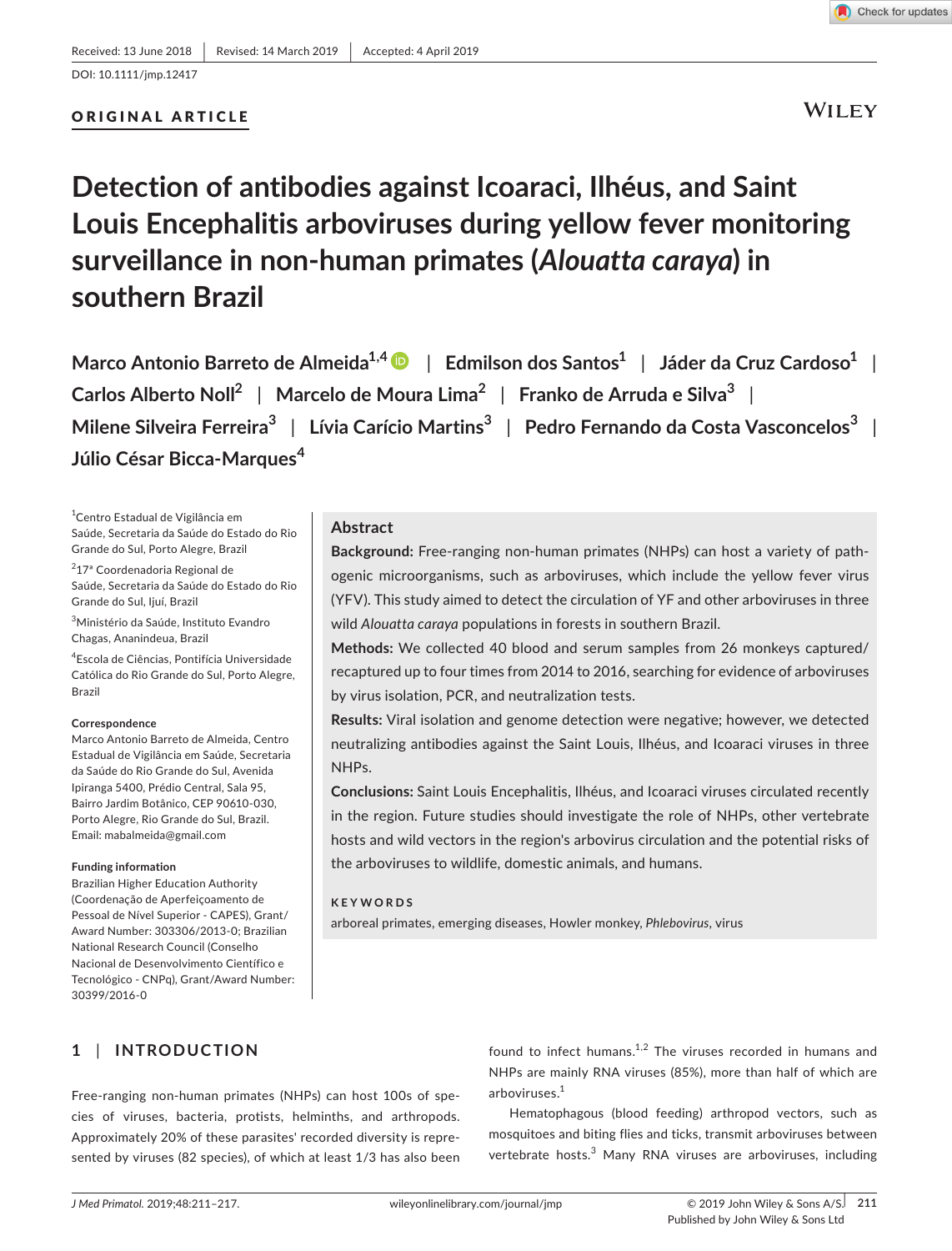*Orthobunyavirus*, *Nairovirus,* and *Phlebovirus* (Peribunyaviridae), *Flavivirus* (Flaviviridae), *Thogotovirus* (Orthomyxoviridae), *Orbivirus* (Reoviridae), *Vesiculovirus* (Rhabdoviridae), and *Alphavirus* (Togaviridae).<sup>3</sup> Among the 500+ arbovirus species suspected to be pathogenic, 150+ cause disease in humans, most of which are zoonotic.<sup>4</sup>

Caused by the yellow fever virus (YFV; genus *Flavivirus*, family Flaviviridae), the yellow fever (YF) is a febrile hemorrhagic disease of great importance to public health, that is, endemic to tropical regions of Africa and South America, where it periodically expands and retracts geographically.<sup>5</sup> Neotropical NHPs are highly susceptible to YF and are considered "sentinels" of virus circulation in forested areas.<sup>6</sup> Efforts to detect YFV exposure in free-living NHPs in the Americas have demonstrated increased arbovirus diversity. Since the 1930s, Brazil has conducted serological sur‐ veys on NHPs. $^{7,8}$  A similar strategy has been adopted in other American countries, such as Panama, after human YF outbreaks in the 1950s.<sup>7-11</sup>

Increased detection and monitoring efforts for YFV have increased the known arbovirus richness of NHPs. For exam‐ ple, researchers have detected black howler monkeys (*Alouatta caraya*) infected with the Saint Louis Encephalitis virus (SLEV) in Argentina12 and red howler monkeys (*Alouatta macconnelli*), white‐faced sakis (*Pithecia pithecia*) and golden‐handed tamarins (*Saguinus midas*) with serological signs of YFV and Mayaro virus (MAYV) infection in French Guiana.<sup>13</sup> In Argentina, recent serological findings for the West Nile virus (WNV) and dengue 1 and 3 viruses (DENV) yielded increased reports of arboviruses infecting NHPs.14

The Brazilian Ministry of Health (BMH) adopted NHP surveil‐ lance as a tool for detecting YFV in 1999.<sup>15</sup> The Rio Grande do Sul State (RS) Health Department in the extreme south of Brazil followed this regulation and began monitoring YFV and other arboviruses cir‐ culating in *A caraya* and *Alouatta guariba clamitans* (southern brown howlers) in 2002.<sup>16</sup> Since then, arbovirus surveillance initiatives in NHPs have been adopted in other Brazilian states, which have in‐ directly evidenced circulation of SLEV in *A caraya*, *Sapajus nigritus,* and *Sapajus cay* in Paraná in 2004‐200517; Ilhéus virus (ILHV), MAYV, SLEV, Rocio virus (ROCV), Oropouche virus (OROV), and Mucambo virus (MUCV) in *Sapajus* spp in Alagoas, Paraíba, Pernambuco, Piauí, and Rio Grande do Norte in 2008-2010<sup>18</sup>; Cacipacoré virus (CPCV), MAYV, and OROV in *A caraya* and *Sapajus* spp in Mato Grosso do Sul in 2010-2013<sup>19</sup>; and Bussuquara virus (BSQV), Icoaraci virus (ICOV), ILHV, and SLEV in *Leontopithecus chrysomelas* in Bahia in 2006‐2014.<sup>20</sup>

In RS, arbovirus surveillance in NHPs evidenced YFV, 6,16,21,22 SLEV, $^{22-24}$  and OROV $^{22,24}$  circulation, indicating that the environment, hosts, and vectors are suitable for these pathogens to circulate. The present study aimed to determine the arbovirus circulation in three *A caraya* populations in forests in the region where most of the previously described findings occurred, during YFV monitoring. We used a 2‐year capture‐recapture strategy to detect changes in the animals' arboviral immunity.

# **2** | **MATERIALS AND METHODS**

#### **2.1** | **Human care guidelines**

This study followed the Code of Best Practices for Field Primatology (International Primatological Society and American Society of Primatologists) and the Guidelines for the Ethical Treatment of Primates (IACUC protocol 09267). It was also approved by the Ethics Committee on the Use of Animals of the Pontifical Catholic University of Rio Grande do Sul (CEUA registration # 15/00450) and conducted in accordance with Brazilian legislation under the SISBIO/ ICMBio/MMA authorizations for activities with scientific purpose, # 13016‐4, 13016‐5 and 13016‐6. All samples were analyzed in an official laboratory of the Brazilian Ministry of Health, whose proce‐ dures are part of routine techniques approved and supervised by the institution's ethics committee.

#### **2.2** | **Study area**

We conducted this study in three forested areas in the municipality of Santo Antônio das Missões, northwestern RS. Two of these areas have a history of arbovirus circulation in *A caraya*: *S1* (28°23'54.65"S, 55°26'34.02"W; circulation in 2001 and 2008‐2009) and *S2* (28°24'3.03"S, 55°28'1.64"W; circulation in 2008‐2009). The third area (*N*), also inhabited by *A caraya*, was not previously investigated (28°29'40.10"S, 55°22'10.95"W). We selected these areas during routine capture by the Health Surveillance Coordination, Rio Grande do Sul State Health Department, in November 2014 (capture A).

## **2.3** | **Capture and sample collection**

We conducted three field trips of 5 days each (captures B: June 2015; C: November 2015; and D: June 2016) to obtain samples in pe‐ riods before and after possible arbovirus contact. We assumed the possibility of YF re‐emergence during the seasonal period (October to May) proposed by Romano et al.<sup>15</sup>

We captured the howler monkeys using a dart riffle to induce sedation by ketamine hydrochloride, midazolam, and levomeprom‐ azine hydrochloride, per the protocol adopted by  $BMH<sup>25</sup>$  We then transported the howler monkeys to a field laboratory, where we evaluated their health status, weighed and measured them to es‐ timate their ages and detect possible signs of disease. We marked each individual with a numbered metal ear tag, and implanted a microchip subcutaneously in the back. We collected blood by puncturing the femoral vein in the inguinal arteriovenous plexus. We placed aliquots of blood (0.5-1.0 mL) in duplicate in cryotubes and immediately froze them in  $N_2$  until viral detection.<sup>25</sup> We centrifuged the remaining volume to obtain the serum and then froze them in duplicate in  $N<sub>2</sub>$  for antibody detection. We released the howler monkeys at their place of capture after they had recovered from sedation.25 A team member accompanied the released animal until it reached a safe tree height to reduce the risk of attack by terrestrial predators.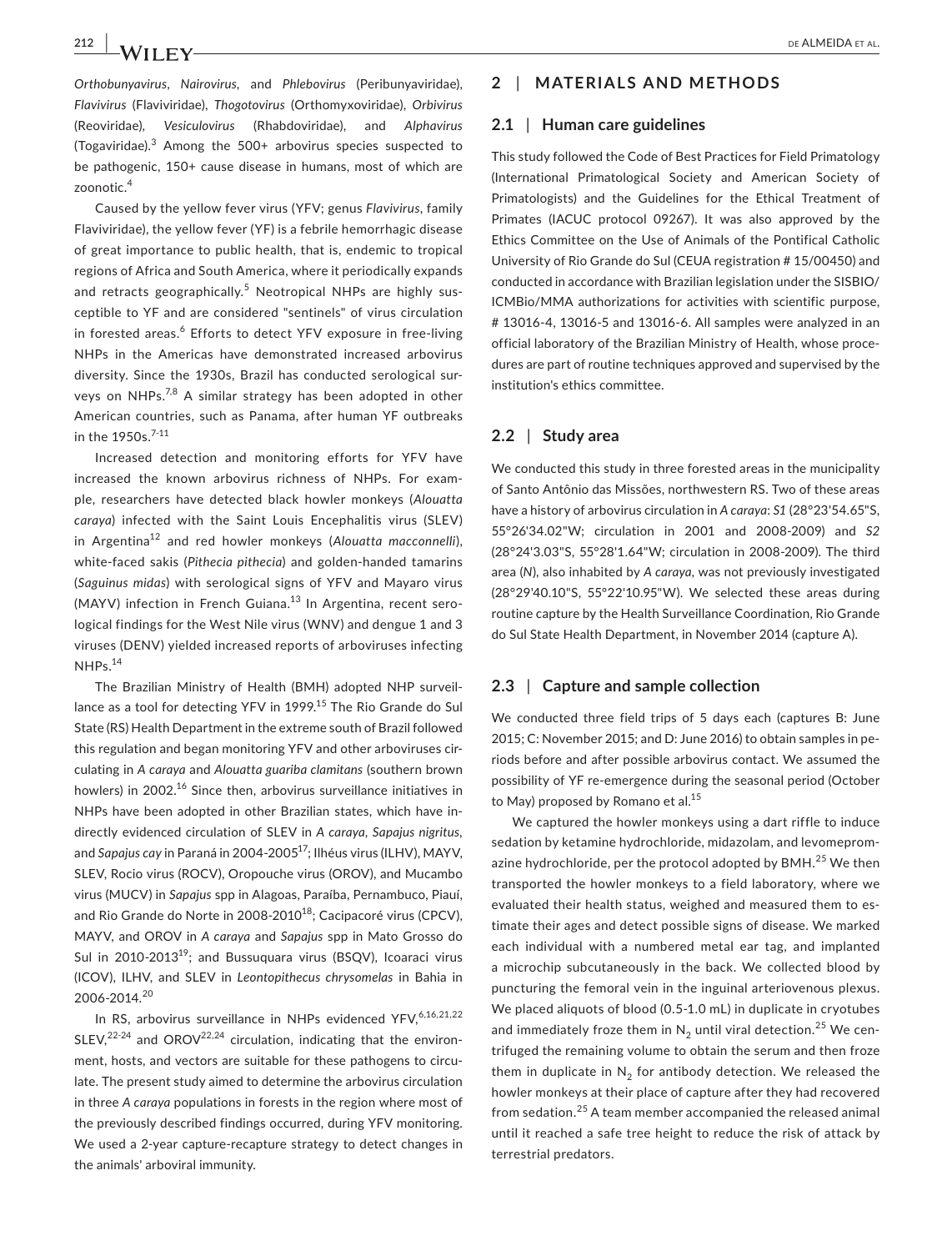We captured 26 howler monkeys (area *N* = 10, *S1* = 8, *S2* = 8). Of these, 17 (65%) were captured only once; 5 (19%) twice; 3 (12%) three times; and 1 (4%) four times. In total, we obtained 40 blood and serum samples.

We labeled samples individually with a number for each NHP and the letter of the corresponding capture (eg,  $1A = NHP N<sup>o</sup> 1$  caught in capture A). Recaptured animals retained the original number, but we identified the new capture by its corresponding letter (eg, 1B = NHP Nº 1 recaptured in capture B). We sent samples to the Arbovirology and Hemorrhagic Fevers Section, Evandro Chagas Institute, BMH (SAARB/IEC) in the state of Pará, Brazil.

## **2.4** | **Laboratory procedures**

We attempted to isolate the viruses by inoculating the samples in cell cultures (C6/36‐clone *Aedes albopictus* cells) followed by indirect immunofluorescence (IFI) using polyclonal antibodies<sup>26</sup> for the main arbovirus antigenic groups in Brazil. We used real-time quantitative PCR (RT-qPCR)<sup>27</sup> when attempting to detect YFV and DENV in captures B, C, and D and Zika and Chikungunya in capture C. These arboviruses were all widely circulating in humans in Brazil during the study period.

Antibody screening consisted of an initial screening using the hemagglutination inhibition (HI) method<sup>28</sup> adapted for microplates.29 We tested the sera by HI against a panel of 19 arboviruses of the genera *Alphavirus* (Eastern Equine Encephalitis‐EEEV, Mayaro, Mucambo, and Western Equine Encephalitis virus‐WEEV), *Flavivirus* (Bussuquara, Cacipacoré, Ilhéus, Rocio, Saint Louis Encephalitis, West Nile, and Yellow Fever), *Orthobunyavirus* (Belém virus‐BLMV, Caraparú virus‐CARV, Catu virus‐CATV, Maguari virus‐MAGV, Oropouche, Tacaiuma virus‐TACV, and Utinga virus‐UTIV) and *Phlebovirus* (Icoaraci). We confirmed the HI results using the serum neutralization (NT) test in newborn mice.<sup>30</sup> We serially diluted (10−2‐10−10) brain suspensions of mice infected with the viruses with a positive HI. We diluted (1:10) the tested anti-virus sera (positive control), heterologous (samples to be analyzed), and negative control sera in PBS and incubated them at 37°C for 60 minutes. Then, we inoculated 0.02 mL of the dilutions in newborn mice via the intracerebral route (IC). We monitored mice during 21 days. The animals that survived presented viral neutralization. We calculated the lethal dose–LD<sub>50 (0.02 mL)</sub> by the Reed & Muench's method.<sup>31</sup> We considered samples with a logarithmic neutralization index (LNI) ≥1.7 as positive.

# **3** | **RESULTS**

We did not detect viral genetic material directly by isolation or realtime quantitative PCR. Likewise, we found no serological evidence of arbovirus contact in most howler monkeys (21/26 = 81%), includ‐ ing the individual captured on all four expeditions.

The other howler monkeys  $(5/26 = 19%)$ , captured in the *S1* and *S2* areas in November 2014 and June 2015, presented serological signs of contact with arboviruses from the genera *Flavivirus*, *Orthobunyavirus,* and *Phlebovirus* on the HI tests, including one individual captured three times (Table 1). We confirmed anti‐ bodies specific to the *Phlebovirus* ICOV (LNI = 2.5) and the *Flavivirus* ILHV (LNI = 2.4) and SLEV (LNI = 1.8) in three (60%) of these monkeys by the neutralization method. The SLEV‐positive monkey was captured twice (Table 1) and showed increased neutralizing anti‐ body titers to the virus between captures, changing from negative  $(LNI = 0.1)$  to positive  $(LNI = 1.8)$ .

We found an arbovirus prevalence determined by HI of 0% (0/10) in area *N*, 25% (2/8) in area *S1* and 38% (3/8) in area *S2*. On the NT test, we found prevalence rates of 0% (0/10) in *N*, 12% (1/8) in *S1* and 25% (2/8) in *S2*.

# **4** | **DISCUSSION**

Although we did not detect viral presence via molecular tests, we found serological evidence of circulating ICOV, ILHV, and SLEV among black howler monkeys via monitoring. The first two represent new records of these arboviruses in the extreme south of Brazil. In addition, we found evidence of arboviruses from the genus *Orthobunyavirus* (Oropouche) on HI tests, although this was not con‐ firmed by neutralization, including in the area where previous find‐ ings occurred.<sup>22</sup>

Detecting genetic material from viruses circulating in NHPs is common during YF epizootics<sup>22,32-35</sup> given that these animals are highly susceptible to the virus.<sup>16</sup> In these situations, dead animals may be widely available for collecting viscera for molecular diagnosis. In turn, new studies with more samples from live animals are needed to determine antibody prevalence to these arboviruses,  $36$  and it is rare to find animals during the short viremia period (YF = 6 days).<sup>37</sup> In addition, low infection loads, pathogen migration from the blood to the viscera, and latent infections may make it difficult to detect the virus in the peripheral blood. $36$  Detecting active or latent infection by direct testing methods such as viral isolation and PCR is only possible if the pathogen is circulating in the blood, is excreted in the urine or feces, or is colonizing an accessible mucosal surface or superficial lymph node. Otherwise, dead animal tissue is required.<sup>36</sup> The low viral detection frequency by PCR and isolation in healthy free-ranging animals is common in this type of study.<sup>13,14,17,19,20,38</sup>

Saint Louis Encephalitis virus antibodies have been historically de‐ tected in NHPs in Brazil, including in RS, <sup>16, 22, 23</sup> Paraná, <sup>39</sup> Bahia, <sup>20</sup> and other states in northeastern Brazil.<sup>18</sup> The virus has been isolated from vectors, birds, humans, and other mammals (including NHPs) in the Amazon region, 40,41 although only one human outbreak is known. It occurred inland in the state of São Paulo in 2006.<sup>42</sup> The virus is widely distributed in the Americas from Canada to Argentina,  $41,43$  where human outbreaks were recorded in 2005<sup>44</sup> and 2010.<sup>45</sup> The natural SLEV cycle is predominantly bird‐mosquito, but viral antibodies have been found in reptiles, marsupials, rodents, armadillos, horses, and primates.18,37,41,46,47 The high antibody prevalence to this virus, as well as its ability to infect many vertebrate hosts, explains its finding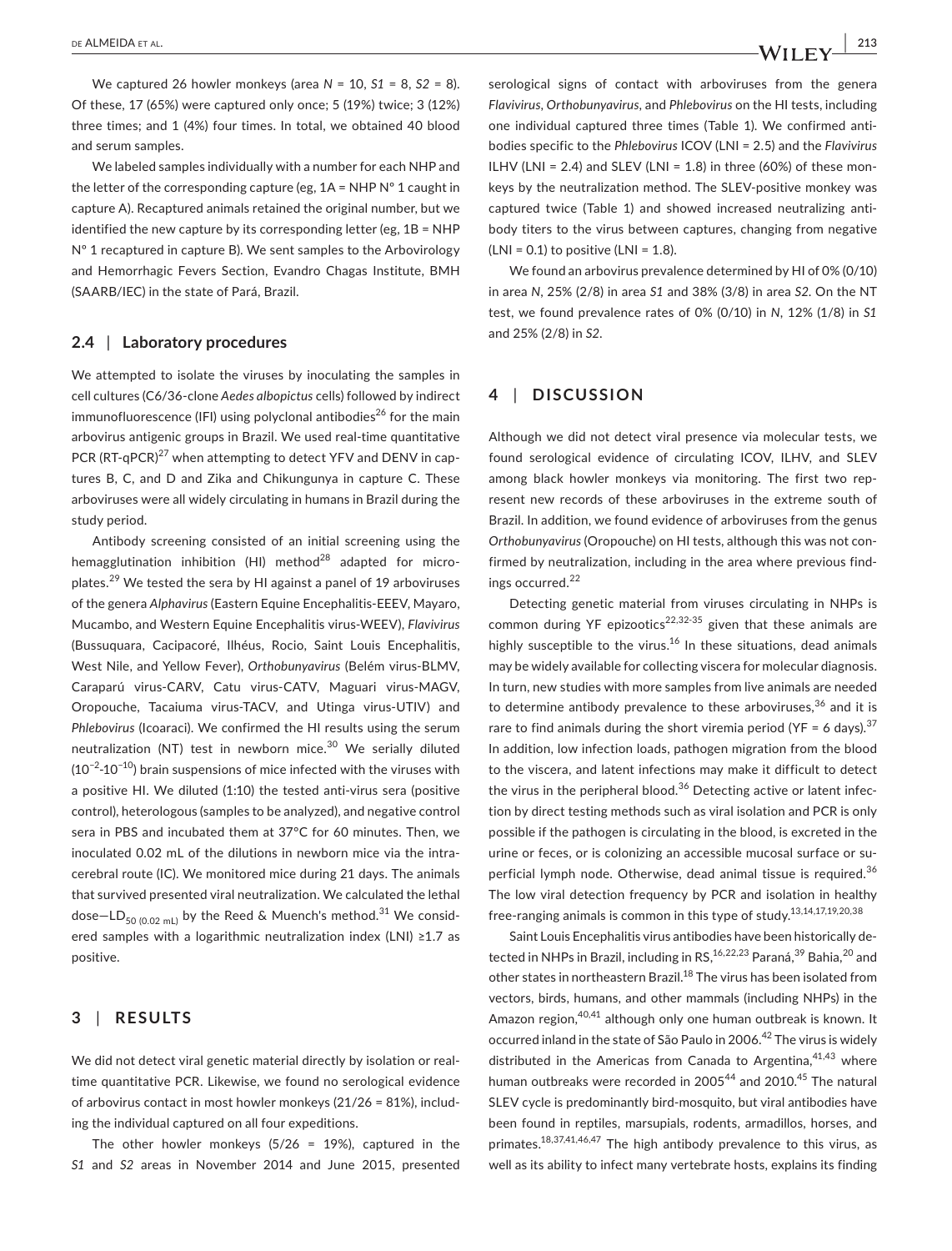TABLE 1 Results of hemagglutination inhibition tests and neutralization tests in primates-by capture, NHP identification, capture site, and number of times the individual was captured.

|                          | Capture A Nov/2014       |                                 |                                                 |                                           |                                 | Capture B Jun/2015              |                          |                          |
|--------------------------|--------------------------|---------------------------------|-------------------------------------------------|-------------------------------------------|---------------------------------|---------------------------------|--------------------------|--------------------------|
| $\mathsf{Id}$            |                          | Area Status                     | H1                                              | <b>NTLNI</b>                              | $\mathsf{Id}$                   | Area                            | Status                   | $\mathsf{H}\mathsf{I}$   |
| 1A                       | S <sub>1</sub>           | 1st capture                     | <b>Flavi 1:20</b>                               | BSQV 0.8 CPCV 0.7 YFV<br>$<0.4$           | 1B                              | S <sub>1</sub>                  | 2nd capture              | Phlebo 1:40              |
| 2A                       | S1                       | 1st capture ND                  |                                                 | $\sim$                                    | $2B$                            | S1                              | 2nd capture              | ND                       |
| 3A                       | S <sub>1</sub>           | 1st capture                     | <b>ND</b>                                       | $\equiv$                                  | $\sim$                          | $\sim$                          | $\overline{a}$           | $\overline{\phantom{a}}$ |
| 4A                       | S1                       | 1st capture                     | Flavi 1:20 Ortho<br>1:20                        | ILHV 2.4 OROV 0.3                         | $\sim$                          | $\hspace{0.1mm}-\hspace{0.1mm}$ | $\overline{\phantom{a}}$ | $\overline{\phantom{a}}$ |
| 5A                       | S <sub>1</sub>           | 1st capture                     | <b>ND</b>                                       | $\sim$                                    | $\overline{\phantom{a}}$        | $\sim$                          | $\overline{\phantom{a}}$ | $\overline{a}$           |
| 6A                       | N                        | 1st capture ND                  |                                                 | $\sim$                                    | $ \,$                           |                                 | $\overline{\phantom{m}}$ | $\overline{\phantom{m}}$ |
| 7A                       | N                        | 1st capture                     | <b>ND</b>                                       | $\sim$                                    | $\overline{\phantom{a}}$        | $\overline{\phantom{0}}$        | $\overline{\phantom{a}}$ | $\!-$                    |
| <b>8A</b>                | N                        | 1st capture                     | ND                                              | $\overline{\phantom{a}}$                  | $\hspace{0.1mm}-\hspace{0.1mm}$ | $\sim$                          | $\sim$                   | $ \,$                    |
| <b>9A</b>                | S <sub>2</sub>           | 1st capture                     | <b>ND</b>                                       | $\sim$                                    | <b>9B</b>                       | S <sub>2</sub>                  | 2nd capture              | <b>ND</b>                |
| 10A                      | S <sub>2</sub>           | 1st capture                     | Flavi 1:20 a 1:160                              | CPCV 1.5 SLEV 0.1                         | 10B                             | S <sub>2</sub>                  | 2nd capture              | Flavi 1:20 a 1:160       |
| <b>11A</b>               | S <sub>2</sub>           | 1st capture                     | <b>Phlebo 1:640</b><br>Ortho 1:40 Flavi<br>1:20 | ICOV 2.5 OROV 1.4 CPCV -<br>1.2 BSQV ≤0.3 |                                 | $-$                             | $\overline{\phantom{a}}$ |                          |
| 12A                      | N                        | 1st capture                     | <b>ND</b>                                       | $\sim$                                    | 12B                             | N                               | 2nd capture              | <b>ND</b>                |
| 13A                      | N                        | 1st capture                     | <b>ND</b>                                       | $\overline{\phantom{a}}$                  | $\sim$                          | $\sim$                          | $ \,$                    | $\sim$                   |
| $\sim$                   | $-$                      | $\hspace{0.1mm}-\hspace{0.1mm}$ | $\sim$                                          | $\sim$                                    | 14B                             | S1                              | 1st capture              | <b>ND</b>                |
| $\overline{\phantom{a}}$ | $\overline{\phantom{a}}$ | $\overline{\phantom{a}}$        | $\equiv$                                        | $\sim$                                    | 15B                             | S <sub>1</sub>                  | 1st capture              | <b>ND</b>                |
| $\overline{\phantom{a}}$ | $\overline{\phantom{0}}$ | $\overline{\phantom{0}}$        | $\equiv$                                        | $\sim$                                    | 16B                             | S <sub>2</sub>                  | 1st capture              | <b>ND</b>                |
| $\!-$                    |                          | $\overline{\phantom{m}}$        | $\overline{\phantom{a}}$                        | $\overline{\phantom{0}}$                  | 17B                             | N                               | 1st capture              | <b>ND</b>                |
| $\overline{\phantom{a}}$ |                          | $\overline{\phantom{m}}$        | $\overline{\phantom{0}}$                        | $\overline{\phantom{a}}$                  | $\overline{\phantom{a}}$        | $\overline{\phantom{a}}$        | $\overline{\phantom{m}}$ | $\overline{\phantom{a}}$ |
| $\overline{\phantom{a}}$ | $\qquad \qquad -$        | $\overline{\phantom{a}}$        | $\equiv$                                        | $\sim$                                    | $\sim$                          | $-$                             | $\overline{\phantom{a}}$ | $\overline{\phantom{a}}$ |
| $\equiv$                 | $\overline{\phantom{a}}$ | $\hspace{0.1mm}-\hspace{0.1mm}$ | $\equiv$                                        | $\sim$                                    | $\overline{\phantom{a}}$        |                                 | $\overline{\phantom{a}}$ | $-$                      |
| $\overline{\phantom{a}}$ | $\overline{\phantom{a}}$ | $\overline{\phantom{a}}$        | $\overline{\phantom{a}}$                        | $\overline{\phantom{0}}$                  | $\overline{\phantom{0}}$        |                                 | $\overline{\phantom{0}}$ | $\overline{\phantom{a}}$ |
| $\overline{\phantom{a}}$ | $\overline{\phantom{a}}$ | $\hspace{0.1mm}$                | $\overline{\phantom{a}}$                        | $\sim$                                    | $\overline{\phantom{0}}$        | $-$                             | $\overline{\phantom{m}}$ | $\sim$                   |
| $\overline{a}$           | $\!-$                    | $\overline{\phantom{a}}$        | $\overline{\phantom{a}}$                        | $\overline{\phantom{a}}$                  | $\overline{\phantom{a}}$        | $\overline{\phantom{a}}$        | $\overline{\phantom{a}}$ | $\overline{\phantom{a}}$ |
|                          |                          |                                 | $\overline{\phantom{0}}$                        | $\overline{\phantom{0}}$                  |                                 |                                 |                          | $\overline{\phantom{a}}$ |
| $\overline{\phantom{0}}$ |                          |                                 | $\overline{\phantom{0}}$                        | $\overline{\phantom{0}}$                  | $\overline{\phantom{0}}$        | $\overline{\phantom{0}}$        | $\overline{\phantom{a}}$ | $\sim$                   |
|                          |                          |                                 | $\overline{\phantom{m}}$                        | $\overline{\phantom{a}}$                  |                                 |                                 | $\overline{\phantom{0}}$ | $\overline{\phantom{a}}$ |

Id, NHP identification; Area, capture site; Status, number of times the individual was captured; HI, Hemagglutination Inhibition; Flavi, Flavivirus; Ortho, Orthobunyavirus; Phlebo, Phlebovirus; LNI, Logarithmic Neutralization Index of each tested virus; ND, Not Detected.

Viruses identification: BSQV, Bussuquara; CPCV, Cacipacoré; ICOV, Icoaraci; ILHV, Ilhéus; OROV, Oropouche; ROCV, Rocio; SLEV, Saint Louis Encephalitis; WNV, West Nile; YFV, Yellow Fever.

Each table row corresponds to one individual.

Bold values indicates results considered positive in neutralization tests.

in humans in the study areas. Similarities in symptoms between the non‐neurological disease caused by SLEV and dengue fever, coupled with the limited knowledge on its transmission cycle and the lack of knowledge on its prevalence in much of the country, make it difficult to diagnose infections and human cases of the disease.<sup>42</sup>

Ilhéus virus‐neutralizing antibodies were detected in NHPs in Argentina.14 The virus, discovered in 1944 in mosquitoes in the city of Ilhéus, state of Bahia, Brazil, $48$  continues to circulate among golden‐headed lion tamarins (*Leontopithecus chrysomelas*) in that region.<sup>20</sup> Few ILHV isolates exist from humans in Latin America. The clinical presentation ranges from a febrile, oligosymptomatic disease to severe cases. Non‐specific symptoms, short viremia, lack of adequate in situ confirmation methods, and high levels of cross‐ reactivity with other flaviviruses are some barriers that prevent its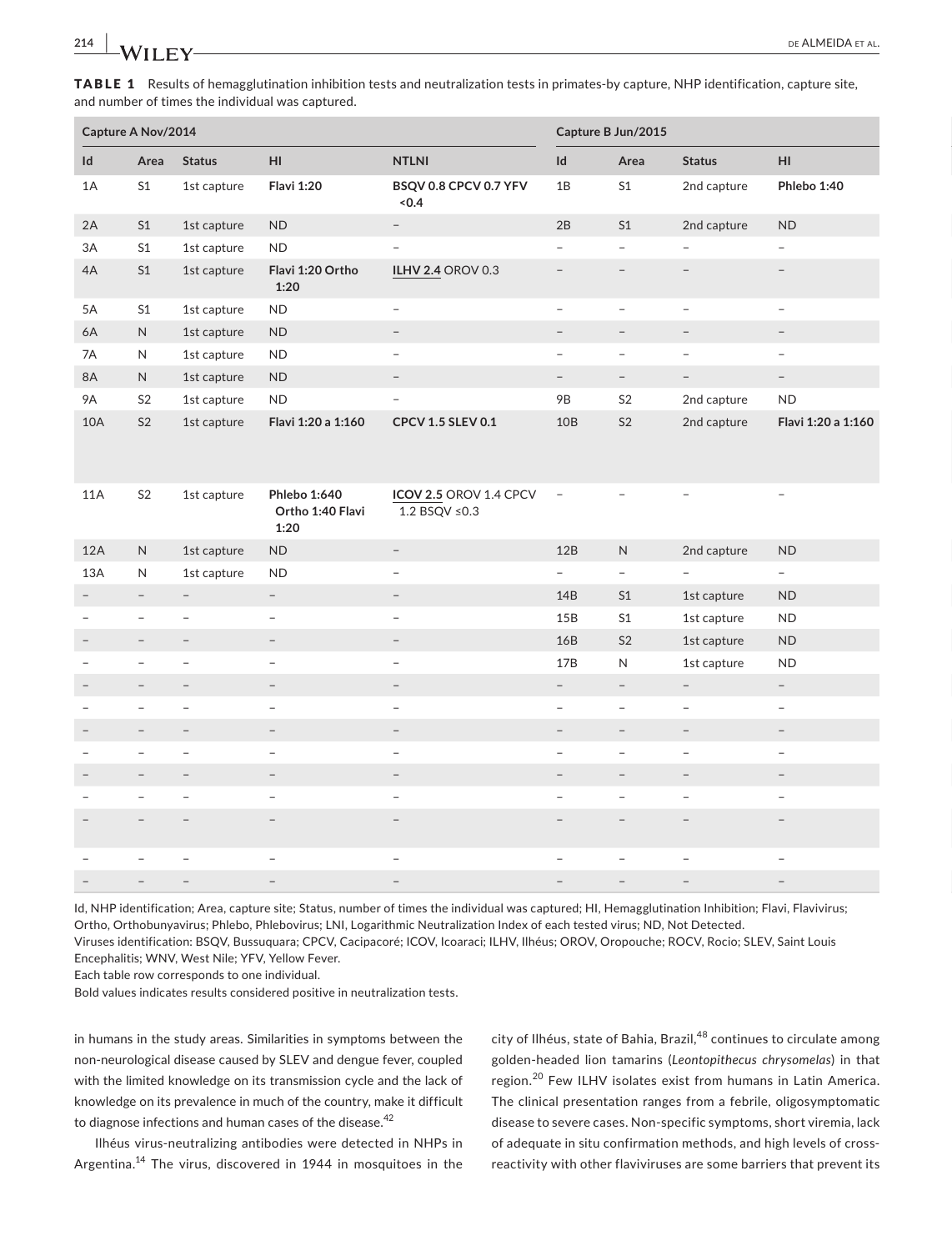| NTLNI Id<br><b>NTLNI</b><br>Id Area Status<br>HI<br>Area<br>Status<br>HI<br>S1<br>Phlebo 1:20<br>CPCV 1.6 ICOV<br>1D<br>3th capture<br>$-$<br>$\overline{\phantom{a}}$<br>$\overline{\phantom{a}}$<br>1.0 ILHV 0.3<br><b>Flavi 1:20</b><br>3th capture ND<br>2D<br>S1<br>4th capture<br><b>ND</b><br>$\sim$<br>$\sim$ $-$<br>$\overline{\phantom{a}}$<br>$\overline{\phantom{a}}$<br>$\overline{\phantom{a}}$<br>$\overline{\phantom{a}}$<br>$\overline{\phantom{0}}$<br>$\overline{\phantom{a}}$<br>$\hspace{0.1mm}-\hspace{0.1mm}$<br>5 <sub>D</sub><br>S1<br><b>ND</b><br>2nd capture<br>$\overline{a}$<br>$\sim$<br>$-$<br>$\overline{\phantom{a}}$<br>$\sim$<br>$\sim$<br>$\sim$<br>$\sim$<br>$\sim$<br>$-$<br>$\overline{\phantom{0}}$<br>$\overline{\phantom{a}}$<br>$\equiv$<br>$\overline{\phantom{0}}$<br>$\overline{\phantom{0}}$<br><b>ND</b><br>2nd capture ND<br>$8\mathsf{D}$<br>3th capture<br>N<br>$\overline{\phantom{0}}$<br>9D<br>S <sub>2</sub><br>3th capture<br><b>ND</b><br>$\overline{\phantom{a}}$<br>$\overline{\phantom{a}}$<br>$\sim$<br>$\overline{\phantom{m}}$<br>$\overline{\phantom{a}}$<br>$\overline{\phantom{a}}$<br>$\overline{\phantom{a}}$<br>$\overline{\phantom{a}}$ |
|----------------------------------------------------------------------------------------------------------------------------------------------------------------------------------------------------------------------------------------------------------------------------------------------------------------------------------------------------------------------------------------------------------------------------------------------------------------------------------------------------------------------------------------------------------------------------------------------------------------------------------------------------------------------------------------------------------------------------------------------------------------------------------------------------------------------------------------------------------------------------------------------------------------------------------------------------------------------------------------------------------------------------------------------------------------------------------------------------------------------------------------------------------------------------------------------------------------|
|                                                                                                                                                                                                                                                                                                                                                                                                                                                                                                                                                                                                                                                                                                                                                                                                                                                                                                                                                                                                                                                                                                                                                                                                                |
|                                                                                                                                                                                                                                                                                                                                                                                                                                                                                                                                                                                                                                                                                                                                                                                                                                                                                                                                                                                                                                                                                                                                                                                                                |
|                                                                                                                                                                                                                                                                                                                                                                                                                                                                                                                                                                                                                                                                                                                                                                                                                                                                                                                                                                                                                                                                                                                                                                                                                |
|                                                                                                                                                                                                                                                                                                                                                                                                                                                                                                                                                                                                                                                                                                                                                                                                                                                                                                                                                                                                                                                                                                                                                                                                                |
|                                                                                                                                                                                                                                                                                                                                                                                                                                                                                                                                                                                                                                                                                                                                                                                                                                                                                                                                                                                                                                                                                                                                                                                                                |
|                                                                                                                                                                                                                                                                                                                                                                                                                                                                                                                                                                                                                                                                                                                                                                                                                                                                                                                                                                                                                                                                                                                                                                                                                |
|                                                                                                                                                                                                                                                                                                                                                                                                                                                                                                                                                                                                                                                                                                                                                                                                                                                                                                                                                                                                                                                                                                                                                                                                                |
|                                                                                                                                                                                                                                                                                                                                                                                                                                                                                                                                                                                                                                                                                                                                                                                                                                                                                                                                                                                                                                                                                                                                                                                                                |
|                                                                                                                                                                                                                                                                                                                                                                                                                                                                                                                                                                                                                                                                                                                                                                                                                                                                                                                                                                                                                                                                                                                                                                                                                |
|                                                                                                                                                                                                                                                                                                                                                                                                                                                                                                                                                                                                                                                                                                                                                                                                                                                                                                                                                                                                                                                                                                                                                                                                                |
|                                                                                                                                                                                                                                                                                                                                                                                                                                                                                                                                                                                                                                                                                                                                                                                                                                                                                                                                                                                                                                                                                                                                                                                                                |
|                                                                                                                                                                                                                                                                                                                                                                                                                                                                                                                                                                                                                                                                                                                                                                                                                                                                                                                                                                                                                                                                                                                                                                                                                |
| $\sim$<br>$\sim$<br>$\sim$<br>$\sim$<br>$\overline{\phantom{a}}$<br>$\overline{\phantom{a}}$<br>$ \,$                                                                                                                                                                                                                                                                                                                                                                                                                                                                                                                                                                                                                                                                                                                                                                                                                                                                                                                                                                                                                                                                                                          |
|                                                                                                                                                                                                                                                                                                                                                                                                                                                                                                                                                                                                                                                                                                                                                                                                                                                                                                                                                                                                                                                                                                                                                                                                                |
| $\sim$ $-$<br>$\sim$<br>$-$<br>$-$<br>$-$<br>$\overline{\phantom{a}}$                                                                                                                                                                                                                                                                                                                                                                                                                                                                                                                                                                                                                                                                                                                                                                                                                                                                                                                                                                                                                                                                                                                                          |
| 2nd capture ND<br>$\overline{\phantom{a}}$<br>$\sim$<br>$\overline{\phantom{a}}$                                                                                                                                                                                                                                                                                                                                                                                                                                                                                                                                                                                                                                                                                                                                                                                                                                                                                                                                                                                                                                                                                                                               |
| 2nd capture ND<br>$\overline{\phantom{a}}$<br>$\sim$<br>$\overline{\phantom{a}}$<br>$\overline{\phantom{0}}$                                                                                                                                                                                                                                                                                                                                                                                                                                                                                                                                                                                                                                                                                                                                                                                                                                                                                                                                                                                                                                                                                                   |
| $\overline{\phantom{a}}$<br>$\overline{\phantom{a}}$<br>$\overline{\phantom{a}}$<br>$\overline{\phantom{a}}$<br>$\overline{\phantom{0}}$                                                                                                                                                                                                                                                                                                                                                                                                                                                                                                                                                                                                                                                                                                                                                                                                                                                                                                                                                                                                                                                                       |
| 1st capture ND<br>$\sim$ $-$<br>$\sim$<br>$\overline{\phantom{a}}$<br>$\overline{\phantom{a}}$                                                                                                                                                                                                                                                                                                                                                                                                                                                                                                                                                                                                                                                                                                                                                                                                                                                                                                                                                                                                                                                                                                                 |
| 1st capture ND<br>$\overline{a}$<br>$\overline{\phantom{0}}$<br>$\overline{\phantom{0}}$                                                                                                                                                                                                                                                                                                                                                                                                                                                                                                                                                                                                                                                                                                                                                                                                                                                                                                                                                                                                                                                                                                                       |
| 1st capture ND<br>$\sim$ $-$<br>$\sim$<br>$\sim$<br>$\overline{\phantom{0}}$<br>$\overline{\phantom{a}}$<br>$\sim$                                                                                                                                                                                                                                                                                                                                                                                                                                                                                                                                                                                                                                                                                                                                                                                                                                                                                                                                                                                                                                                                                             |
| S <sub>2</sub><br>21D<br>1st capture<br>$\sim$ $-$<br>$\sim$<br>$\overline{\phantom{a}}$<br>$ \,$<br>$\hspace{0.1cm} -$                                                                                                                                                                                                                                                                                                                                                                                                                                                                                                                                                                                                                                                                                                                                                                                                                                                                                                                                                                                                                                                                                        |
| 22D<br>S <sub>2</sub><br>1st capture<br>$\mathcal{L}=\mathcal{L}$<br>$\sim$<br>$\overline{\phantom{a}}$<br>$-$<br>$\sim$                                                                                                                                                                                                                                                                                                                                                                                                                                                                                                                                                                                                                                                                                                                                                                                                                                                                                                                                                                                                                                                                                       |
| 23D<br>S <sub>2</sub><br>1st capture<br>$\hspace{0.1mm}-\hspace{0.1mm}$<br>$\overline{\phantom{a}}$<br>$\overline{\phantom{a}}$<br>$\sim$<br>$\overline{\phantom{a}}$                                                                                                                                                                                                                                                                                                                                                                                                                                                                                                                                                                                                                                                                                                                                                                                                                                                                                                                                                                                                                                          |
| 24D<br>S <sub>2</sub><br>Phlebo 1:20    ICOV 1.3 CPCV<br>1st capture<br>$\overline{\phantom{a}}$                                                                                                                                                                                                                                                                                                                                                                                                                                                                                                                                                                                                                                                                                                                                                                                                                                                                                                                                                                                                                                                                                                               |
|                                                                                                                                                                                                                                                                                                                                                                                                                                                                                                                                                                                                                                                                                                                                                                                                                                                                                                                                                                                                                                                                                                                                                                                                                |
| <b>Flavi 1:20</b><br>1.0 ILHV 0.2<br>25D<br>N<br>1st capture<br>$\overline{\phantom{a}}$                                                                                                                                                                                                                                                                                                                                                                                                                                                                                                                                                                                                                                                                                                                                                                                                                                                                                                                                                                                                                                                                                                                       |

diagnosis in areas where arbovirus infection is enzootic.49 As with SLEV, suspect cases of human ILHV infection are rare.

The ICOV antibody detection extends the occurrence of the virus to the south, confirms the possibility of infecting NHPs<sup>20</sup> and *A caraya's* susceptibility. ICOV has been minimally studied, although it is commonly isolated from wild rodents (*Proechimys guyannensis*) in the Brazilian Amazon.<sup>50,51</sup> Its pathogenicity in humans is unknown.

Specific antibodies in wild, free‐ranging animals, as mentioned above, only demonstrate that these animals were exposed to an antigen. This evidence usually does not allow to determine infec‐ tion timing, intensity, or frequency. In population terms, data on antibody prevalence can represent the population's history of cu‐ mulative exposure. However, they can be inaccurate relative to infection status.36 Additionally, their interpretations are limited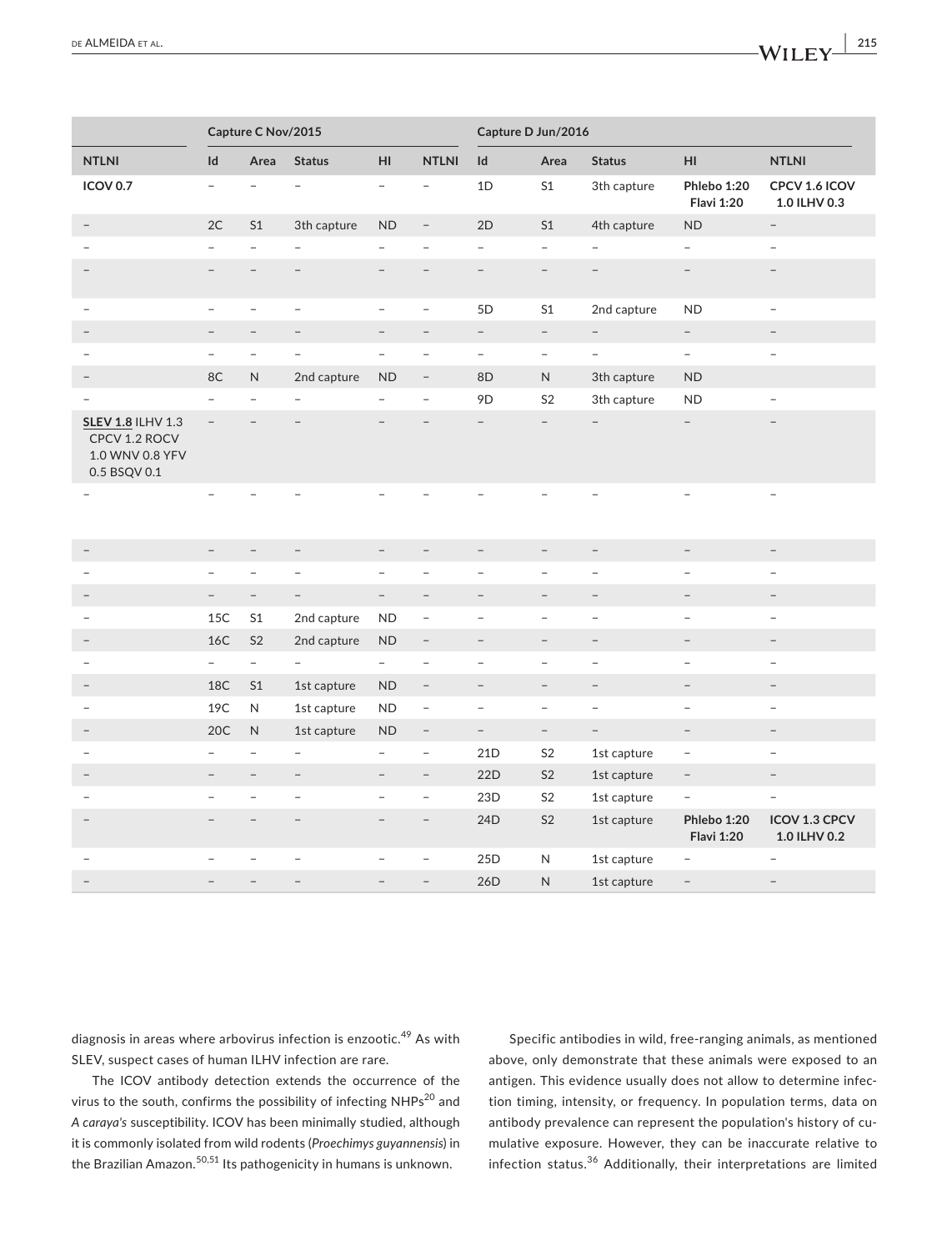**216 |**  de ALMEIDA et al.

by the possibility of cross‐reaction or the lack of definition or standardization of the thresholds that define a positive antibody result.<sup>36</sup>

Nevertheless, situations occur where such evidence is more informative. An example is the increased neutralizing antibodies detected in a howler monkey in the present study between succes‐ sive captures. Its antibody titles changed from negative to positive values. This result is consistent with the host having recent contact with SLEV, suggesting regional circulation.

In other situations, a lack of evidence is also informative. For example, the lack of serological evidence of YFV‐neutralizing an‐ tibodies in all howler monkeys captured in an area with extensive YFV circulation during the 2008‐2009 epizootic, including previous positive results in area *S1*, 22 signals that the virus is not currently circulating after the regional epizootic. This lack of YFV immunity in most (or all) howler monkeys in the study populations is concerning because of the species' high susceptibility to YF, making it poten‐ tially vulnerable in cases of YF re-emergence.<sup>14</sup> However, it is possible that the SLEV and ILHV contact detected in 8% of the howler monkeys will confer some degree of protection against future YFV re‐emergences.14,22

Finally, long-term studies are essential to increase our understanding on the role of NHPs and other vertebrate hosts in arbovi‐ rus circulation and to assess the risk that these viruses pose to NHP conservation and public health.14,18-20,22,52 Providing these answers depends on addressing several challenges, such as developing more specific diagnostic methods for analyzing blood and serum samples from healthy animals, which will allow assessing whether NHPs or other vertebrates are the best choices for actively monitoring viral presence. Such development would yield better results and conserve resources.

#### **ACKNOWLEDGMENTS**

The authors thank everyone who helped in the field and in the labora‐ tory. MABA thanks Vivyanne Santiago Magalhães for her suggestions, patience, and support and the Brazilian Higher Education Authority (Coordenação de Aperfeiçoamento de Pessoal de Nível Superior ‐ CAPES) for the doctoral fellowship (fees). JCBM and PFCV are grate‐ ful to the Brazilian National Research Council (Conselho Nacional de Desenvolvimento Científico e Tecnológico ‐ CNPq) for the financial support (respectively, PQ Nº 303306/2013‐0 and 30399/2016‐0).

## **ORCID**

*Marco Antonio Barreto de Almeida* [https://orcid.](https://orcid.org/0000-0002-9718-2634) [org/0000-0002-9718-2634](https://orcid.org/0000-0002-9718-2634)

#### **REFERENCES**

1. Pedersen AB, Altizer S, Poss M, Cunningham AA, Nunn CL. Patterns of host specificity and transmission among parasites of wild pri‐ mates. *Int J Parasitol*. 2005;35:647‐657.

- 2. Nunn CL, Altizer S. *Infectious Diseases in Primates: Behavior, Ecology and Evolution*. New York, NY: Oxford University Press; 2006:397.
- 3. Weaver SC, Reisen WK. Present and future arboviral threats. *Antiviral Res*. 2010;85:328‐345.
- 4. Cleton N, Koopmans M, Reimerink J, et al. Come fly with me: review of clinically important arboviruses for global travelers. *J Clin Virol*. 2012;55:191‐203.
- 5. Monath TP, Vasconcelos P. Yellow fever. *J Clin Virol*. 2015;64:160‐173.
- 6. Almeida MABd, Santos ED, Cardoso J, et al. Yellow fever outbreak affecting Alouatta populations in southern Brazil (Rio Grande do Sul State), 2008–2009. *Am J Primatol*. 2012;74:68‐76.
- 7. Kumm HW, Laemmert HW. The geographical distribution of immu‐ nity to yellow fever among the primates of Brazil. *Am J Trop Med Hyg*. 1950;30(5):733‐748.
- 8. Laemmert HW, Hughes TP, Causey OR. The invasion of small forest by yellow fever virus as indicated by immunity in Cebus monkeys. *Am J Trop Med Hyg*. 1949;29:555‐565.
- 9. Boshell‐Manrique J, Groot H. Encuesta inmunologica sobre fiebre amarilla en primates silvestres de America Central (1952–1957). *Bol la Of Sanitária Panam*. 1957;XLIII:309–322.
- 10. Rodaniche EC. Survey of primates captured in Panamá, R. P. during the years 1952–1956 for protective antibodies against yellow fever. *Am J Trop Med Hyg*. 1957;6:835–839.
- 11. Galindo P. Monkeys and yellow fever. In Bourne GH, eds. *Nonhuman Primates and Medical Research*. San Diego, CA: Academic Press; 1973:554.
- 12. Contigiani M, Fernandes C, Spinsanti L, Diaz G. Prevalencia de anti‐ cuerpos para Flavivirus en el primate *Alouatta caraya* autoctono de la. *Argentina Medicina (B Aires)*. 2000;60:348–350.
- 13. de Thoisy B, Vogel I, Reynes J-M, et al. Health evaluation of translocated free‐ranging primates in French Guiana. *Am J Primatol*. 2001;54:1–16.
- 14. Morales MA, Fabbri CM, Zunino GE, et al. Detection of the mosquito‐borne flaviviruses, West Nile, dengue, Saint Louis Encephalitis, Ilheus, bussuquara, and yellow fever in free‐ranging black howlers (*Alouatta caraya*) of northeastern Argentina. *PLoS Negl Trop Dis*. 2017;11:e0005351.
- 15. Romano A, Ramos DG, Araújo F, et al. Febre amarela no Brasil: recomendações para a vigilância, prevenção e controle. *Epidemiol e Serviços Saúde*. 2011;20:101–106.
- 16. Almeida M, Cardoso JC, Santos E, et al. Surveillance for yellow fever virus in non‐human primates in southern Brazil, 2001–2011: a tool for prioritizing human populations for vaccination. *PLoS Negl Trop Dis*. 2014;8:e2741.
- 17. Svoboda WK, Martins LC, Malanski LS, et al. Serological evidence for Saint Louis encephalitis virus in free‐ranging new world monkeys and horses within the upper Parana river basin region, Southern Brazil. *Rev Soc Bras Med Trop*. 2014;47:280–286.
- 18. Laroque PO, Valença‐Montenegro MM, Ferreira D, et al. Levantamento soroepidemiológico para arbovírus em macaco‐ prego‐galego (*Cebus flavius*) de vida livre no estado da Paraíba e em macaco‐prego (*Cebus libidinosus*) de cativeiro no Nordeste do Brasil. *Pesq Vet Bras*. 2014;34:462–468.
- 19. Batista PM, Andreotti R, Almeida PS, et al. Detection of arboviruses of public health interest in free‐living New World primates (*Sapajus* spp.; *Alouatta caraya*) captured in Mato Grosso do Sul, Brazil. *Rev Soc Bras Med Trop*. 2013;46:684–690.
- 20. Catenacci LS, Ferreira M, Martins LC, et al. Surveillance of arbo‐ viruses in primates and sloths in the Atlantic Forest, Bahia, Brazil. *EcoHealth*. 2018;15:777–791.
- 21. Sallis E, Garmatz SL, Fighera RA, et al. Outbreak of yellow fever in brown howlers. *Acta Sci Vet*. 2003;31:115–117.
- 22. Almeida M, Cardoso JC, Santos E, et al. Immunity to yellow fever, Oropouche and Saint Louis viruses in a wild howler monkey. *Neotrop Primates*. 2016;23:19–21.